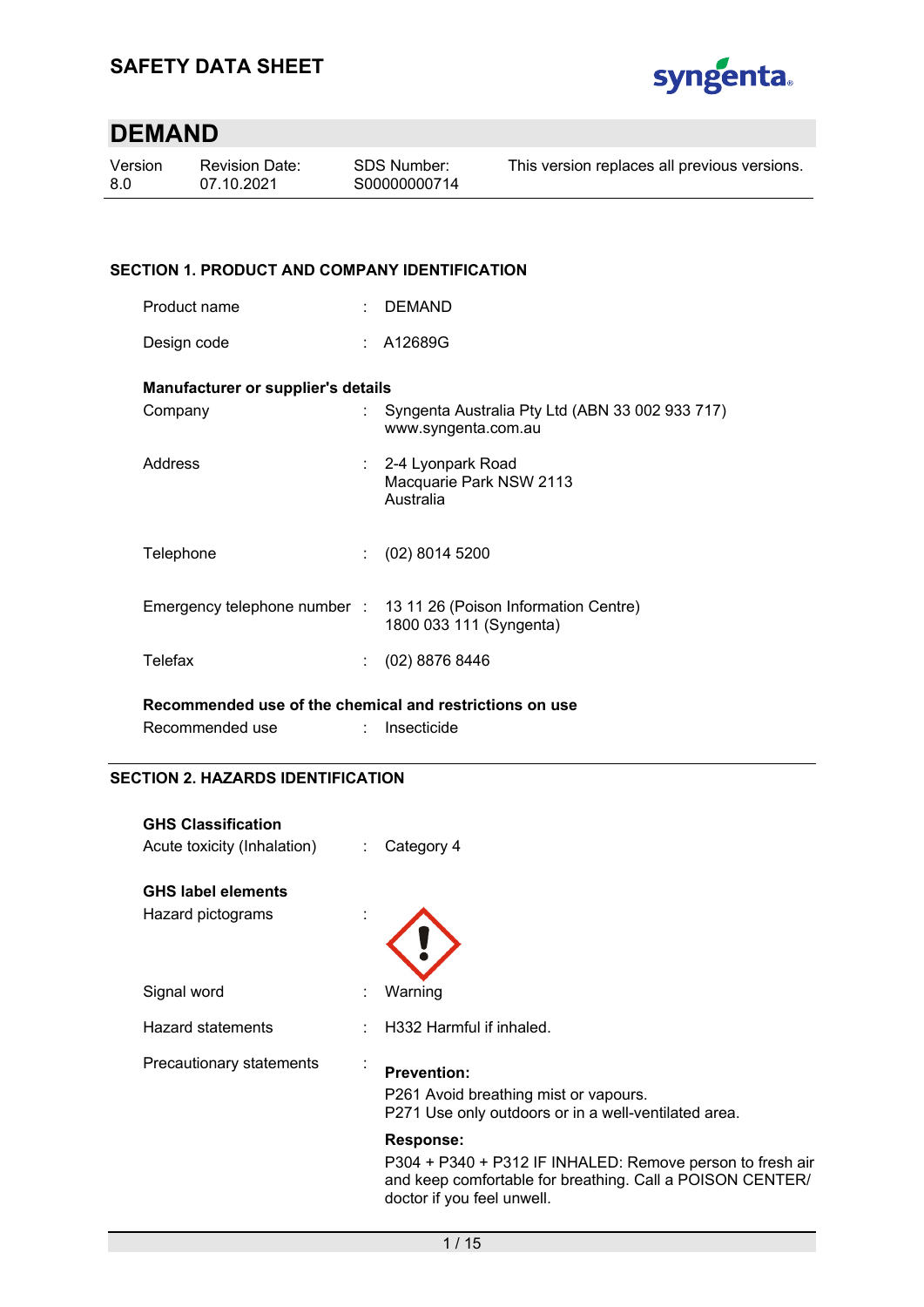

| Version |  |
|---------|--|
| 8.0     |  |

Revision Date: 07.10.2021

This version replaces all previous versions.

### **Other hazards which do not result in classification**

May cause temporary itching, tingling, burning or numbness of exposed skin, called paresthesia.

### **SECTION 3. COMPOSITION/INFORMATION ON INGREDIENTS**

Substance / Mixture : Mixture

### **Components**

| Chemical name                                 | CAS-No.    | Concentration (% w/w) |
|-----------------------------------------------|------------|-----------------------|
| lambda-cyhalothrin (ISO)                      | 91465-08-6 | $> = 1 - 2.5$         |
| Solvent naphtha (petroleum), light arom.; Low | 64742-95-6 | $> = 1 - 2.5$         |
| boiling point naphtha -unspecified            |            |                       |
| 1,2-benzisothiazol-3(2H)-one                  | 2634-33-5  | $>= 0.025 - 0.05$     |

### **SECTION 4. FIRST AID MEASURES**

| General advice                                                    |                           | Have the product container, label or Safety Data Sheet with<br>you when calling the emergency number, a poison control<br>center or physician, or going for treatment.                                                                                   |
|-------------------------------------------------------------------|---------------------------|----------------------------------------------------------------------------------------------------------------------------------------------------------------------------------------------------------------------------------------------------------|
| If inhaled                                                        |                           | Move the victim to fresh air.<br>If breathing is irregular or stopped, administer artificial respira-<br>tion.<br>Keep patient warm and at rest.                                                                                                         |
| In case of skin contact                                           |                           | Call a physician or poison control centre immediately.<br>: Take off all contaminated clothing immediately.<br>Wash off immediately with plenty of water.<br>If skin irritation persists, call a physician.<br>Wash contaminated clothing before re-use. |
| In case of eye contact                                            | $\mathbb{R}^{\mathbb{Z}}$ | Rinse immediately with plenty of water, also under the eyelids,<br>for at least 15 minutes.<br>Remove contact lenses.<br>Immediate medical attention is required.                                                                                        |
| If swallowed                                                      |                           | If swallowed, seek medical advice immediately and show this<br>container or label.<br>Do NOT induce vomiting.                                                                                                                                            |
| Most important symptoms<br>and effects, both acute and<br>delayed |                           | Aspiration may cause pulmonary oedema and pneumonitis.<br>Skin contact paresthesia effects (itching, tingling, burning or<br>numbness) are transient, lasting up to 24 hours.                                                                            |
| Notes to physician                                                |                           | Do not induce vomiting: contains petroleum distillates and/or<br>aromatic solvents.<br>Treat symptomatically.                                                                                                                                            |

#### **SECTION 5. FIREFIGHTING MEASURES**

| Suitable extinguishing media | Extinguishing media - small fires                             |
|------------------------------|---------------------------------------------------------------|
|                              | Use water spray, alcohol-resistant foam, dry chemical or car- |
|                              | bon dioxide.                                                  |
|                              | Extinguishing media - large fires                             |
|                              | Alcohol-resistant foam                                        |
|                              |                                                               |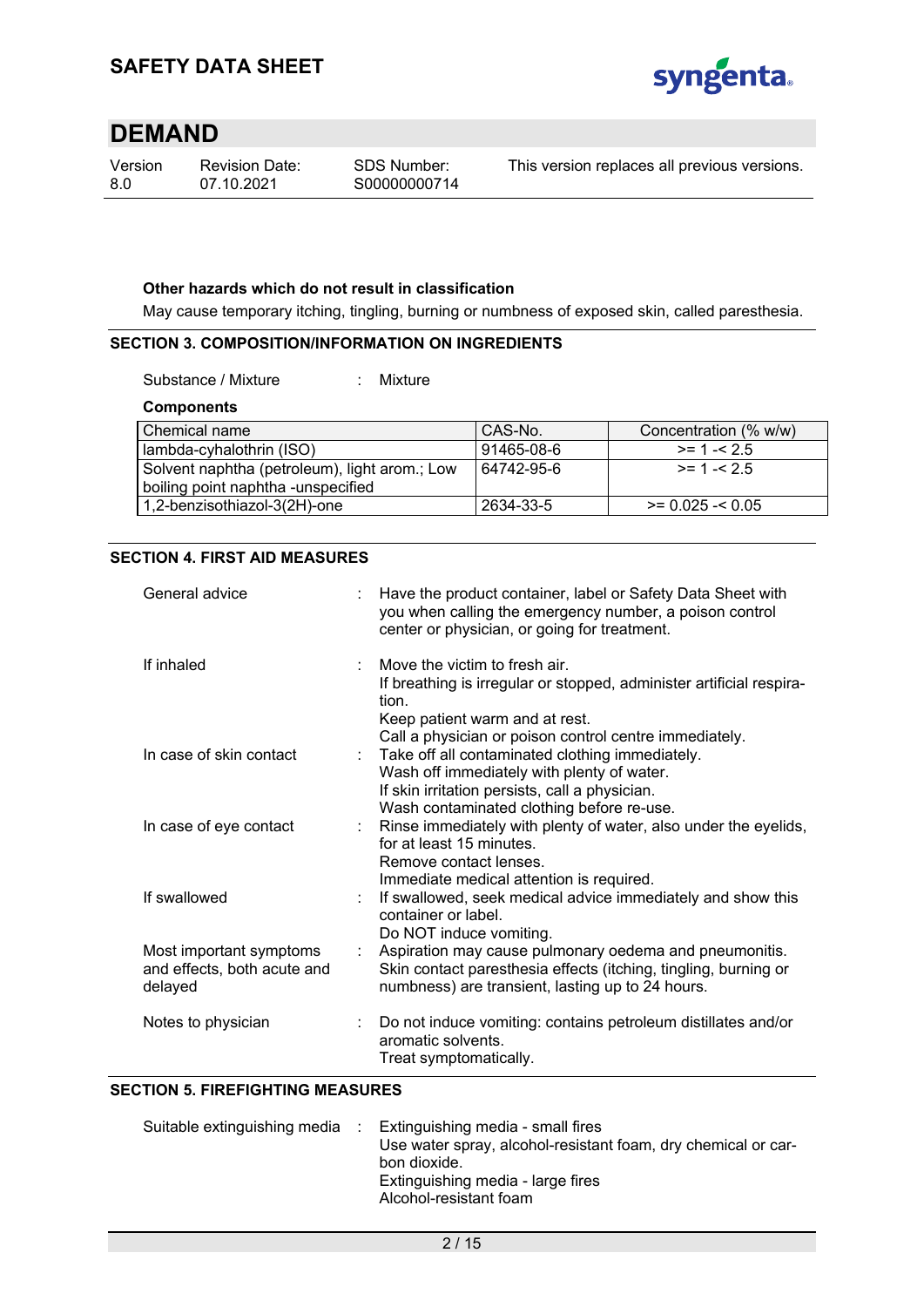

| Version | <b>Revision Date:</b> | SDS Number:  | This version replaces all previous versions. |
|---------|-----------------------|--------------|----------------------------------------------|
| - 8.0   | 07.10.2021            | S00000000714 |                                              |
|         |                       |              |                                              |

| Unsuitable extinguishing<br>media<br>Specific hazards during fire-<br>fighting |   | or<br>Water spray<br>: Do not use a solid water stream as it may scatter and spread<br>fire.<br>As the product contains combustible organic components, fire<br>will produce dense black smoke containing hazardous prod-<br>ucts of combustion (see section 10).<br>Exposure to decomposition products may be a hazard to<br>health. |
|--------------------------------------------------------------------------------|---|---------------------------------------------------------------------------------------------------------------------------------------------------------------------------------------------------------------------------------------------------------------------------------------------------------------------------------------|
| Specific extinguishing meth-<br>ods                                            | ÷ | Do not allow run-off from fire fighting to enter drains or water<br>courses.<br>Cool closed containers exposed to fire with water spray.                                                                                                                                                                                              |
| Special protective equipment<br>for firefighters<br>Hazchem Code               | ÷ | Wear full protective clothing and self-contained breathing ap-<br>paratus.<br>$\cdot$ 3Z                                                                                                                                                                                                                                              |

### **SECTION 6. ACCIDENTAL RELEASE MEASURES**

| tive equipment and emer-<br>gency procedures             |    | Personal precautions, protec-: Refer to protective measures listed in sections 7 and 8.                                                                                                                                                                                                                                                                                            |
|----------------------------------------------------------|----|------------------------------------------------------------------------------------------------------------------------------------------------------------------------------------------------------------------------------------------------------------------------------------------------------------------------------------------------------------------------------------|
| Environmental precautions                                |    | : Prevent further leakage or spillage if safe to do so.<br>Do not flush into surface water or sanitary sewer system.<br>If the product contaminates rivers and lakes or drains inform<br>respective authorities.                                                                                                                                                                   |
| Methods and materials for<br>containment and cleaning up | t. | Contain spillage, and then collect with non-combustible ab-<br>sorbent material, (e.g. sand, earth, diatomaceous earth, ver-<br>miculite) and place in container for disposal according to local<br>/ national regulations (see section 13).<br>Clean contaminated surface thoroughly.<br>Clean with detergents. Avoid solvents.<br>Retain and dispose of contaminated wash water. |

### **SECTION 7. HANDLING AND STORAGE**

| Advice on safe handling     | No special protective measures against fire required.<br>Avoid contact with skin and eyes.<br>When using do not eat, drink or smoke.<br>For personal protection see section 8.                                        |
|-----------------------------|-----------------------------------------------------------------------------------------------------------------------------------------------------------------------------------------------------------------------|
| Conditions for safe storage | No special storage conditions required.<br>Keep containers tightly closed in a dry, cool and well-<br>ventilated place.<br>Keep out of the reach of children.<br>Keep away from food, drink and animal feedingstuffs. |

### **SECTION 8. EXPOSURE CONTROLS/PERSONAL PROTECTION**

### **Components with workplace control parameters**

| <b>Engineering measures</b> |  | THE FOLLOWING RECOMMENDATIONS FOR EXPOSURE |
|-----------------------------|--|--------------------------------------------|
|-----------------------------|--|--------------------------------------------|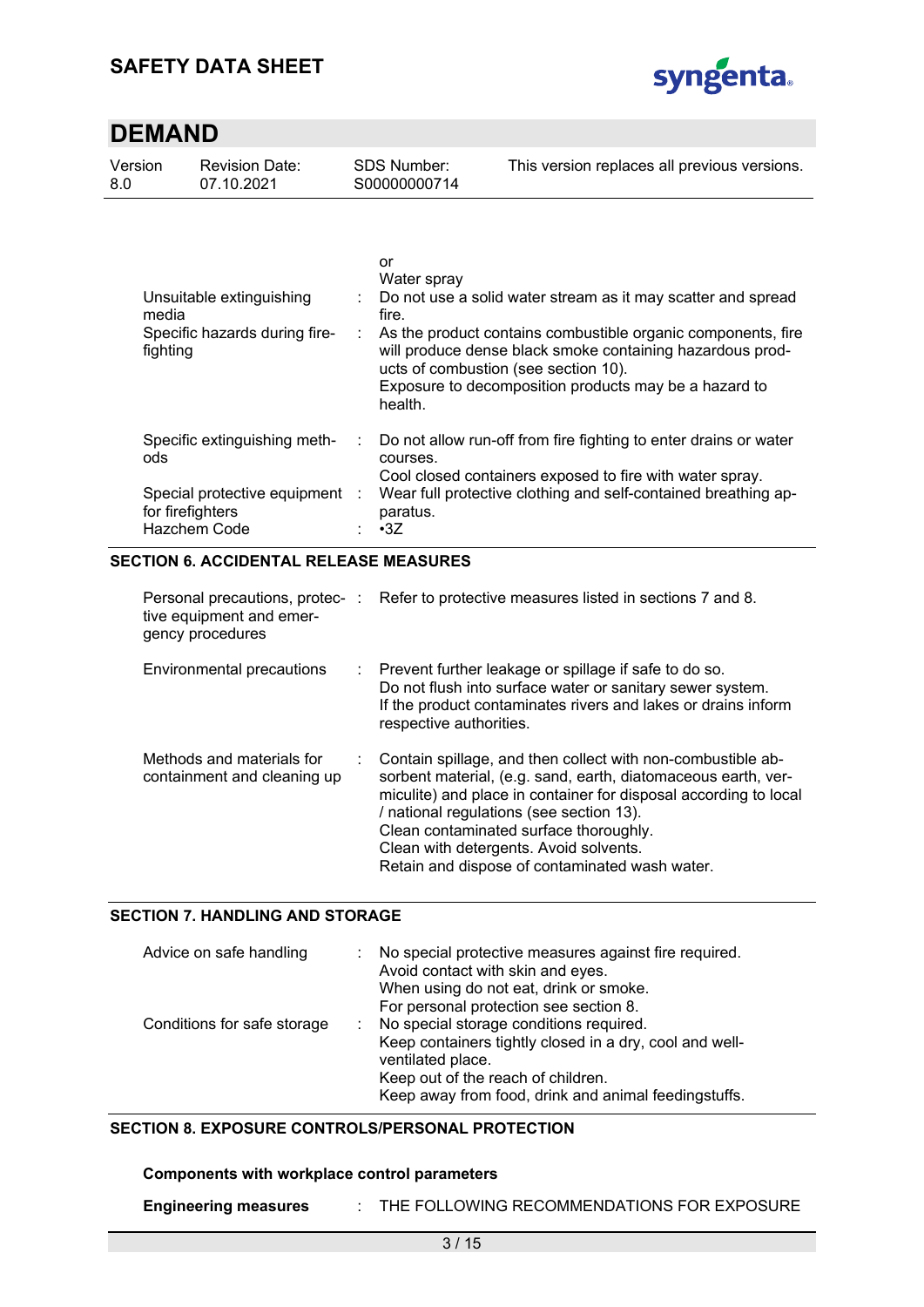## **SAFETY DATA SHEET**



| <b>DEMAND</b>  |                                                   |                                                                  |                                                                                                                                                                                                                                                                                                                                                                                                                                                                                                                                                                                                                                                                                                                                                                                    |  |  |  |  |  |
|----------------|---------------------------------------------------|------------------------------------------------------------------|------------------------------------------------------------------------------------------------------------------------------------------------------------------------------------------------------------------------------------------------------------------------------------------------------------------------------------------------------------------------------------------------------------------------------------------------------------------------------------------------------------------------------------------------------------------------------------------------------------------------------------------------------------------------------------------------------------------------------------------------------------------------------------|--|--|--|--|--|
| Version<br>8.0 | <b>Revision Date:</b><br>07.10.2021               | <b>SDS Number:</b><br>S00000000714                               | This version replaces all previous versions.                                                                                                                                                                                                                                                                                                                                                                                                                                                                                                                                                                                                                                                                                                                                       |  |  |  |  |  |
|                |                                                   |                                                                  | CONTROLS/PERSONAL PROTECTION ARE INTENDED<br>FOR THE MANUFACTURE, FORMULATION AND<br>PACKAGING OF THE PRODUCT. FOR COMMERCIAL<br>APPLICATIONS AND/OR ON-FARM APPLICATIONS<br>CONSULT THE PRODUCT LABEL.                                                                                                                                                                                                                                                                                                                                                                                                                                                                                                                                                                            |  |  |  |  |  |
|                |                                                   |                                                                  | Containment and/or segregation is the most reliable technical<br>protection measure if exposure cannot be eliminated.                                                                                                                                                                                                                                                                                                                                                                                                                                                                                                                                                                                                                                                              |  |  |  |  |  |
|                |                                                   | actual risks in use.                                             | The extent of these protection measures depends on the                                                                                                                                                                                                                                                                                                                                                                                                                                                                                                                                                                                                                                                                                                                             |  |  |  |  |  |
|                |                                                   | standards.<br>vice.                                              | Maintain air concentrations below occupational exposure<br>Where necessary, seek additional occupational hygiene ad-                                                                                                                                                                                                                                                                                                                                                                                                                                                                                                                                                                                                                                                               |  |  |  |  |  |
|                | Personal protective equipment                     |                                                                  |                                                                                                                                                                                                                                                                                                                                                                                                                                                                                                                                                                                                                                                                                                                                                                                    |  |  |  |  |  |
|                | Respiratory protection                            | Suitable respiratory equipment:                                  | When workers are facing concentrations above the exposure<br>limit they must use appropriate certified respirators.<br>Respirator with a half face mask<br>The filter class for the respirator must be suitable for the max-<br>imum expected contaminant concentration<br>(gas/vapour/aerosol/particulates) that may arise when han-<br>dling the product. If this concentration is exceeded, self-<br>contained breathing apparatus must be used.                                                                                                                                                                                                                                                                                                                                |  |  |  |  |  |
|                | Hand protection                                   |                                                                  |                                                                                                                                                                                                                                                                                                                                                                                                                                                                                                                                                                                                                                                                                                                                                                                    |  |  |  |  |  |
|                | Material<br>Break through time<br>Glove thickness | Nitrile rubber<br>> 480 min<br>$0.5$ mm                          |                                                                                                                                                                                                                                                                                                                                                                                                                                                                                                                                                                                                                                                                                                                                                                                    |  |  |  |  |  |
|                | Remarks                                           |                                                                  | Wear protective gloves. The choice of an appropriate glove<br>does not only depend on its material but also on other quality<br>features and is different from one producer to the other.<br>Please observe the instructions regarding permeability and<br>breakthrough time which are provided by the supplier of the<br>gloves. Also take into consideration the specific local condi-<br>tions under which the product is used, such as the danger of<br>cuts, abrasion, and the contact time. The break through time<br>depends amongst other things on the material, the thickness<br>and the type of glove and therefore has to be measured for<br>each case. Gloves should be discarded and replaced if there<br>is any indication of degradation or chemical breakthrough. |  |  |  |  |  |
|                | Eye protection<br>Skin and body protection        | cific work-place.<br>Wear as appropriate:<br>Impervious clothing | No special protective equipment required.<br>Choose body protection in relation to its type, to the concen-<br>tration and amount of dangerous substances, and to the spe-<br>Remove and wash contaminated clothing before re-use.                                                                                                                                                                                                                                                                                                                                                                                                                                                                                                                                                 |  |  |  |  |  |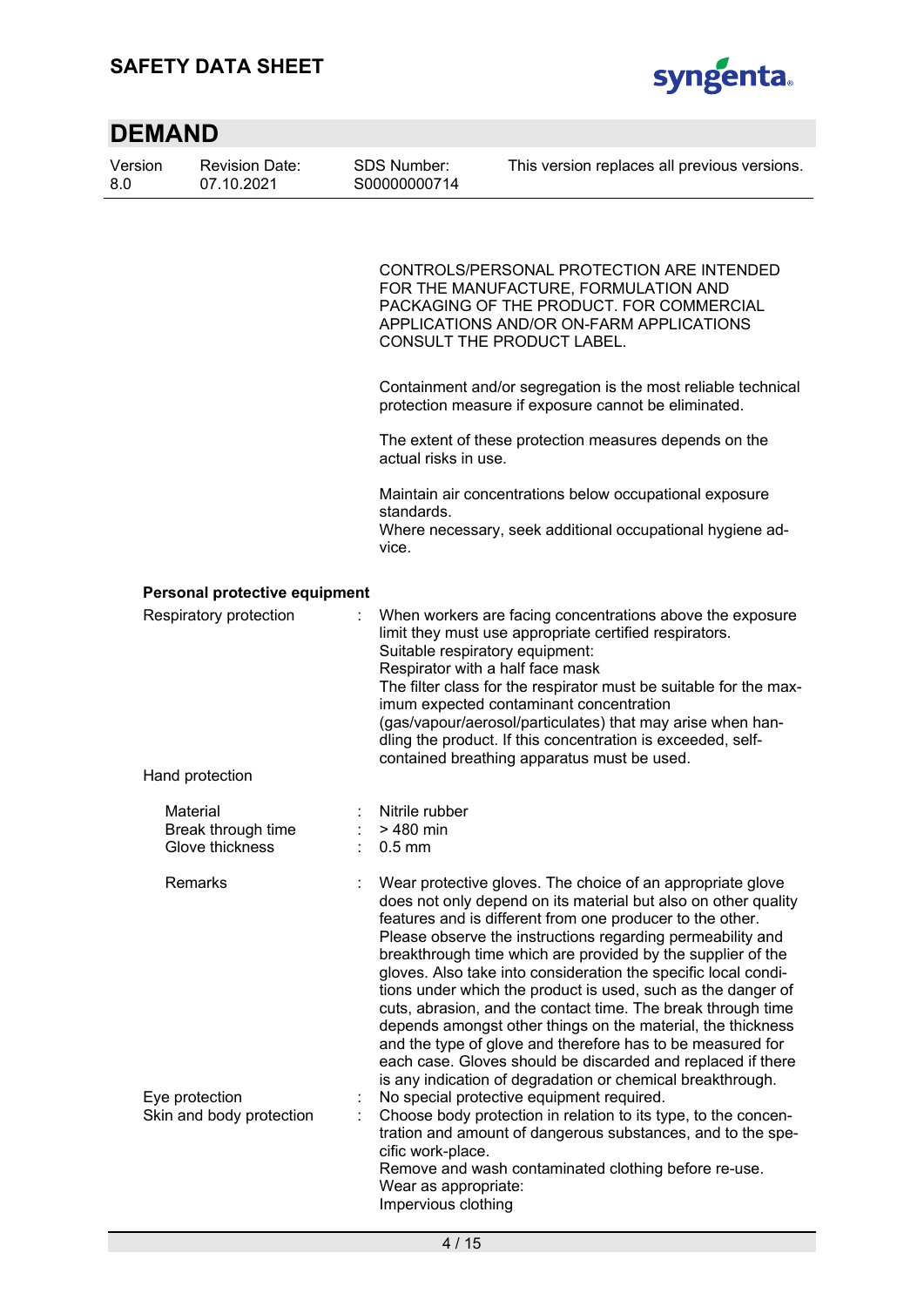

| Version<br>8.0                                     | <b>Revision Date:</b><br>07.10.2021                 |    | <b>SDS Number:</b><br>S00000000714                  | This version replaces all previous versions.                                                                                                                             |  |  |  |  |  |
|----------------------------------------------------|-----------------------------------------------------|----|-----------------------------------------------------|--------------------------------------------------------------------------------------------------------------------------------------------------------------------------|--|--|--|--|--|
|                                                    |                                                     |    |                                                     |                                                                                                                                                                          |  |  |  |  |  |
|                                                    | Protective measures                                 | ÷. | priate professional advice.                         | The use of technical measures should always have priority<br>over the use of personal protective equipment.<br>When selecting personal protective equipment, seek appro- |  |  |  |  |  |
|                                                    |                                                     |    | national standards                                  | Personal protective equipment should comply with relevant                                                                                                                |  |  |  |  |  |
| <b>SECTION 9. PHYSICAL AND CHEMICAL PROPERTIES</b> |                                                     |    |                                                     |                                                                                                                                                                          |  |  |  |  |  |
|                                                    | Appearance                                          |    | liquid                                              |                                                                                                                                                                          |  |  |  |  |  |
|                                                    | Colour                                              |    | light beige to brown                                |                                                                                                                                                                          |  |  |  |  |  |
|                                                    | Odour                                               |    | No data available                                   |                                                                                                                                                                          |  |  |  |  |  |
|                                                    | <b>Odour Threshold</b>                              |    | No data available                                   |                                                                                                                                                                          |  |  |  |  |  |
|                                                    | рH                                                  | ۰  | $4 - 8$<br>Concentration: 1 % w/v                   |                                                                                                                                                                          |  |  |  |  |  |
|                                                    | Melting point/range                                 |    | No data available                                   |                                                                                                                                                                          |  |  |  |  |  |
|                                                    | Boiling point/boiling range                         | ÷  | No data available                                   |                                                                                                                                                                          |  |  |  |  |  |
|                                                    | Flash point                                         |    | Method: Pensky-Martens closed cup<br>does not flash |                                                                                                                                                                          |  |  |  |  |  |
|                                                    | Evaporation rate                                    |    | No data available                                   |                                                                                                                                                                          |  |  |  |  |  |
|                                                    | Flammability (solid, gas)                           |    | No data available                                   |                                                                                                                                                                          |  |  |  |  |  |
|                                                    | Upper explosion limit / Upper<br>flammability limit |    | No data available                                   |                                                                                                                                                                          |  |  |  |  |  |
|                                                    | Lower explosion limit / Lower<br>flammability limit | ÷  | No data available                                   |                                                                                                                                                                          |  |  |  |  |  |
|                                                    | Vapour pressure                                     |    | No data available                                   |                                                                                                                                                                          |  |  |  |  |  |
|                                                    | Relative vapour density                             |    | No data available                                   |                                                                                                                                                                          |  |  |  |  |  |
|                                                    | Density                                             |    | 1.03 g/cm3 (25 $^{\circ}$ C)                        |                                                                                                                                                                          |  |  |  |  |  |
|                                                    | Solubility(ies)<br>Water solubility                 |    | No data available                                   |                                                                                                                                                                          |  |  |  |  |  |
|                                                    | Solubility in other solvents                        | ÷  | No data available                                   |                                                                                                                                                                          |  |  |  |  |  |
|                                                    | Partition coefficient: n-                           |    | No data available                                   |                                                                                                                                                                          |  |  |  |  |  |
|                                                    | octanol/water<br>Auto-ignition temperature          |    | 600 °C                                              |                                                                                                                                                                          |  |  |  |  |  |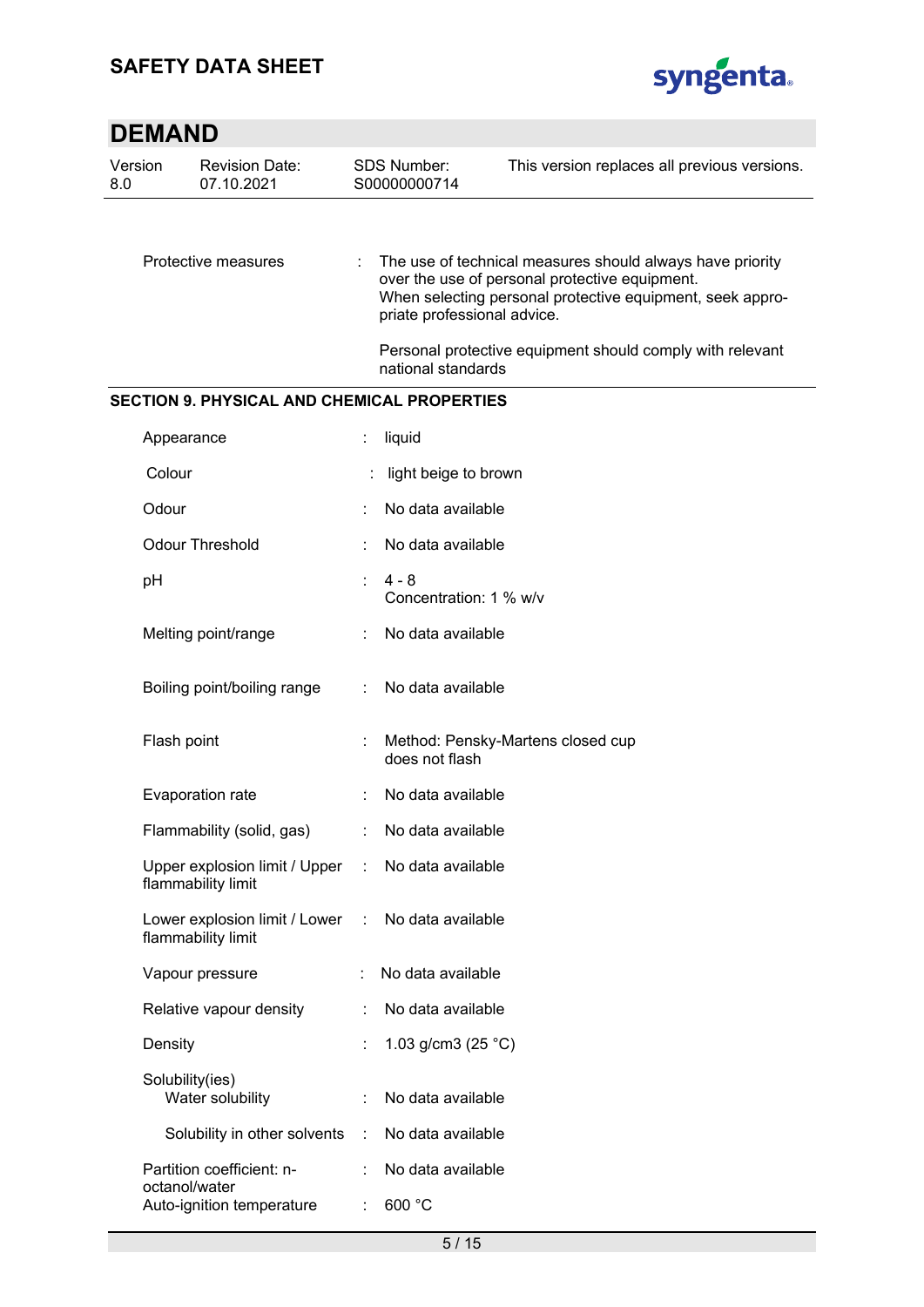

| Version<br>8.0                  | <b>Revision Date:</b><br>07.10.2021 |    | <b>SDS Number:</b><br>S00000000714 | This version replaces all previous versions.             |
|---------------------------------|-------------------------------------|----|------------------------------------|----------------------------------------------------------|
|                                 |                                     |    |                                    |                                                          |
|                                 | Decomposition temperature           |    | : No data available                |                                                          |
| Viscosity<br>Viscosity, dynamic |                                     |    | : $33 - 263$ mPa.s (40 °C)         |                                                          |
|                                 |                                     |    | 41 - 303 mPa.s (20 °C)             |                                                          |
|                                 | Viscosity, kinematic                | ÷  | No data available                  |                                                          |
| <b>Explosive properties</b>     |                                     | ÷  | Not explosive                      |                                                          |
|                                 |                                     |    | Not explosive                      |                                                          |
|                                 | Oxidizing properties                | ÷  |                                    | The substance or mixture is not classified as oxidizing. |
|                                 | Surface tension                     | ÷. | 49.8 mN/m, 20 °C                   |                                                          |
|                                 | Particle size                       | t. | No data available                  |                                                          |

### **SECTION 10. STABILITY AND REACTIVITY**

| Reactivity<br>Chemical stability    | : None reasonably foreseeable.<br>: Stable under normal conditions.<br>Possibility of hazardous reac- : No dangerous reaction known under conditions of normal use. |
|-------------------------------------|---------------------------------------------------------------------------------------------------------------------------------------------------------------------|
| tions                               |                                                                                                                                                                     |
| Conditions to avoid                 | : No decomposition if used as directed.                                                                                                                             |
| Incompatible materials              | $\therefore$ None known.                                                                                                                                            |
| Hazardous decomposition<br>products | : No hazardous decomposition products are known.                                                                                                                    |

### **SECTION 11. TOXICOLOGICAL INFORMATION**

| <b>Exposure routes</b>    | Ingestion<br>Inhalation<br>Skin contact<br>Eye contact                                                                                                                                                                                                          |
|---------------------------|-----------------------------------------------------------------------------------------------------------------------------------------------------------------------------------------------------------------------------------------------------------------|
| <b>Acute toxicity</b>     |                                                                                                                                                                                                                                                                 |
| <b>Product:</b>           |                                                                                                                                                                                                                                                                 |
| Acute oral toxicity       | : LD50 (Rat, male and female): $>$ 5,000 mg/kg<br>Remarks: Based on data from similar materials                                                                                                                                                                 |
| Acute inhalation toxicity | : LC50 (Rat, male and female): $> 4.62$ mg/l<br>Exposure time: 4 h<br>Test atmosphere: dust/mist<br>Assessment: The substance/mixture is not toxic on inhalation<br>as defined by dangerous goods regulations.<br>Remarks: Based on data from similar materials |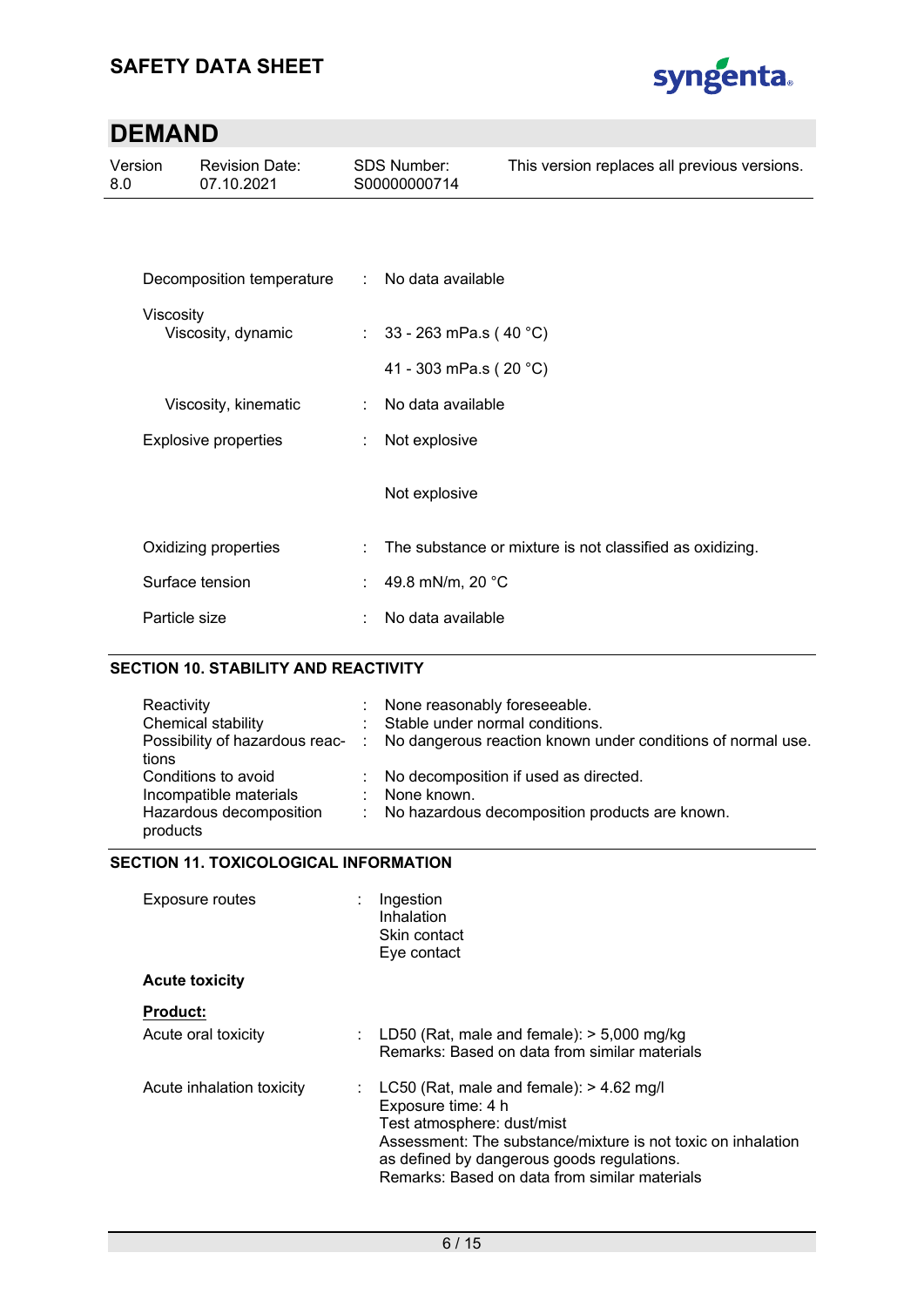## **SAFETY DATA SHEET**



| Version<br>8.0    | <b>Revision Date:</b><br>07.10.2021              |    | <b>SDS Number:</b><br>S00000000714               | This version replaces all previous versions.                                                                                                                |
|-------------------|--------------------------------------------------|----|--------------------------------------------------|-------------------------------------------------------------------------------------------------------------------------------------------------------------|
|                   | Acute dermal toxicity                            |    | toxicity                                         | : LD50 (Rat, male and female): $>$ 4,000 mg/kg<br>Assessment: The substance or mixture has no acute dermal<br>Remarks: Based on data from similar materials |
|                   | Components:                                      |    |                                                  |                                                                                                                                                             |
|                   | lambda-cyhalothrin (ISO):<br>Acute oral toxicity |    | LD50 (Rat, female): 56 mg/kg                     |                                                                                                                                                             |
|                   | Acute inhalation toxicity                        |    | Exposure time: 4 h<br>Test atmosphere: dust/mist | LC50 (Rat, male and female): 0.06 mg/l                                                                                                                      |
|                   | Acute dermal toxicity                            | t. | LD50 (Rat, male): 632 mg/kg                      |                                                                                                                                                             |
|                   | Acute oral toxicity                              |    | LD50 (Rat): 3,952 mg/kg                          | Solvent naphtha (petroleum), light arom.; Low boiling point naphtha -unspecified:                                                                           |
|                   | 1,2-benzisothiazol-3(2H)-one:                    |    |                                                  |                                                                                                                                                             |
|                   | Acute oral toxicity                              |    | LD50 (Rat, male): 670 mg/kg                      |                                                                                                                                                             |
|                   | Acute dermal toxicity                            |    | toxicity                                         | LD50 (Rat, male and female): $>$ 2,000 mg/kg<br>Assessment: The substance or mixture has no acute dermal                                                    |
|                   | <b>Skin corrosion/irritation</b>                 |    |                                                  |                                                                                                                                                             |
|                   | <b>Product:</b>                                  |    |                                                  |                                                                                                                                                             |
| Species           |                                                  |    | Rabbit                                           |                                                                                                                                                             |
| Result            | Remarks                                          |    | No skin irritation                               | Based on data from similar materials                                                                                                                        |
|                   | Components:                                      |    |                                                  |                                                                                                                                                             |
|                   | lambda-cyhalothrin (ISO):                        |    |                                                  |                                                                                                                                                             |
| Species           |                                                  |    | Rabbit                                           |                                                                                                                                                             |
| Result            | Remarks                                          |    | No skin irritation                               | May cause temporary itching, tingling, burning or numbness of<br>exposed skin, called paresthesia.                                                          |
|                   | 1,2-benzisothiazol-3(2H)-one:                    |    |                                                  |                                                                                                                                                             |
| Species<br>Result |                                                  |    | Rabbit<br>Mild skin irritation                   |                                                                                                                                                             |
|                   | Serious eye damage/eye irritation                |    |                                                  |                                                                                                                                                             |
|                   | Product:                                         |    |                                                  |                                                                                                                                                             |
| Species           |                                                  |    | Rabbit                                           |                                                                                                                                                             |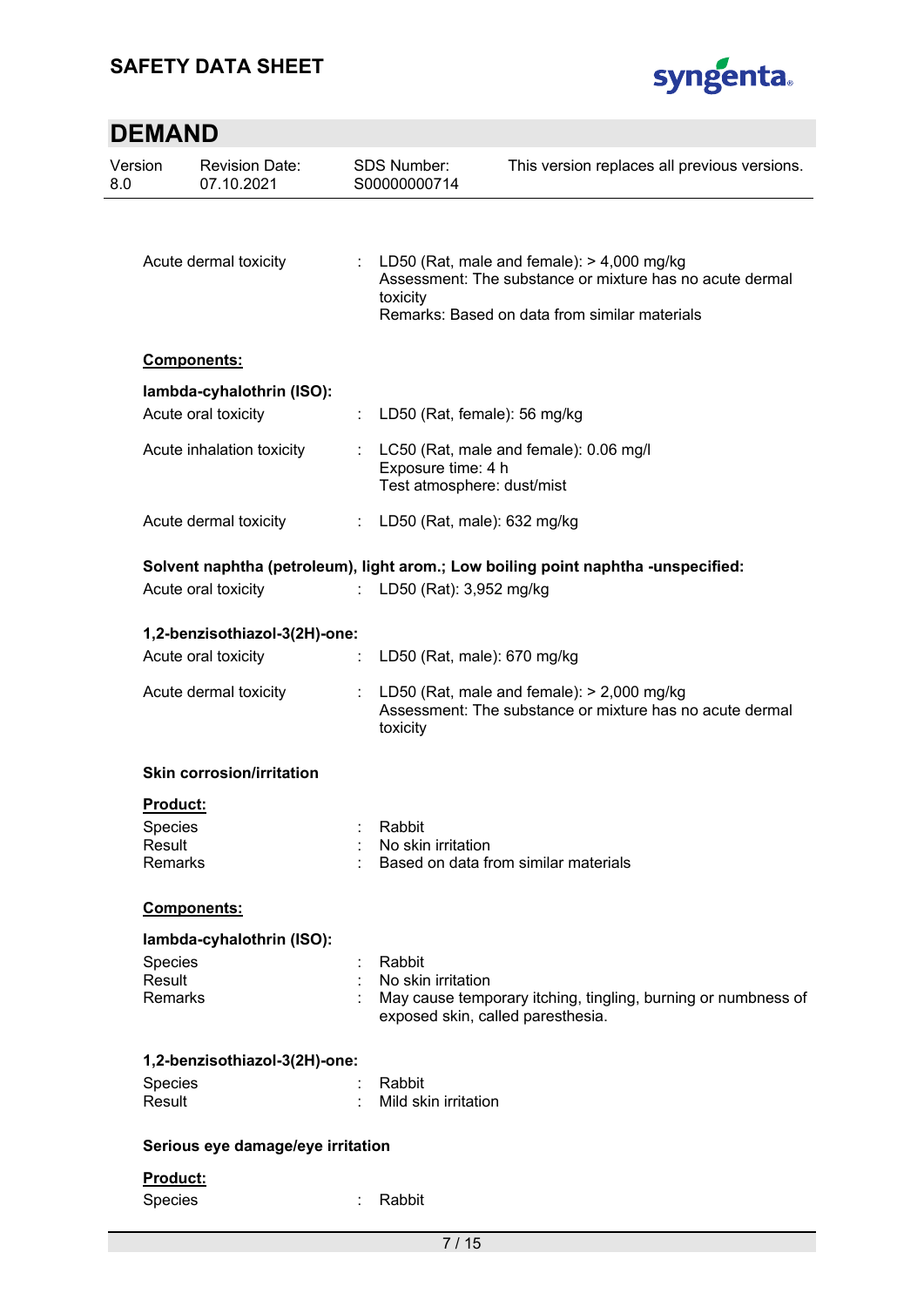

| 0.8 | Version<br><b>Revision Date:</b><br>07.10.2021 |                                   |    | <b>SDS Number:</b><br>S00000000714          | This version replaces all previous versions.                 |  |
|-----|------------------------------------------------|-----------------------------------|----|---------------------------------------------|--------------------------------------------------------------|--|
|     |                                                |                                   |    |                                             |                                                              |  |
|     | Result<br>Remarks                              |                                   |    | No eye irritation                           | Based on data from similar materials                         |  |
|     |                                                | <b>Components:</b>                |    |                                             |                                                              |  |
|     |                                                | lambda-cyhalothrin (ISO):         |    |                                             |                                                              |  |
|     | Species<br>Result                              |                                   |    | Rabbit<br>No eye irritation                 |                                                              |  |
|     |                                                | 1,2-benzisothiazol-3(2H)-one:     |    |                                             |                                                              |  |
|     | Species<br>Result                              |                                   |    | Rabbit<br>Risk of serious damage to eyes.   |                                                              |  |
|     |                                                | Respiratory or skin sensitisation |    |                                             |                                                              |  |
|     |                                                | Components:                       |    |                                             |                                                              |  |
|     |                                                | lambda-cyhalothrin (ISO):         |    |                                             |                                                              |  |
|     | <b>Test Type</b><br>Species                    |                                   |    | <b>Maximisation Test</b><br>Guinea pig      |                                                              |  |
|     | Result                                         |                                   |    | Does not cause skin sensitisation.          |                                                              |  |
|     |                                                |                                   |    | Local lymph node assay (LLNA)               |                                                              |  |
|     |                                                |                                   |    | Mouse<br>Does not cause skin sensitisation. |                                                              |  |
|     | 1,2-benzisothiazol-3(2H)-one:                  |                                   |    |                                             |                                                              |  |
|     | Result                                         |                                   |    |                                             | Probability or evidence of skin sensitisation in humans      |  |
|     |                                                | <b>Chronic toxicity</b>           |    |                                             |                                                              |  |
|     |                                                | <b>Germ cell mutagenicity</b>     |    |                                             |                                                              |  |
|     |                                                | <b>Components:</b>                |    |                                             |                                                              |  |
|     |                                                | lambda-cyhalothrin (ISO):         |    |                                             |                                                              |  |
|     | Assessment                                     | Germ cell mutagenicity -          | ÷. |                                             | Animal testing did not show any mutagenic effects.           |  |
|     |                                                | 1,2-benzisothiazol-3(2H)-one:     |    |                                             |                                                              |  |
|     | Assessment                                     | Germ cell mutagenicity -          |    | cell mutagen.                               | Weight of evidence does not support classification as a germ |  |
|     |                                                | Carcinogenicity                   |    |                                             |                                                              |  |
|     |                                                | <b>Components:</b>                |    |                                             |                                                              |  |
|     |                                                | lambda-cyhalothrin (ISO):         |    |                                             |                                                              |  |
|     | ment                                           | Carcinogenicity - Assess-         |    | cinogen                                     | Weight of evidence does not support classification as a car- |  |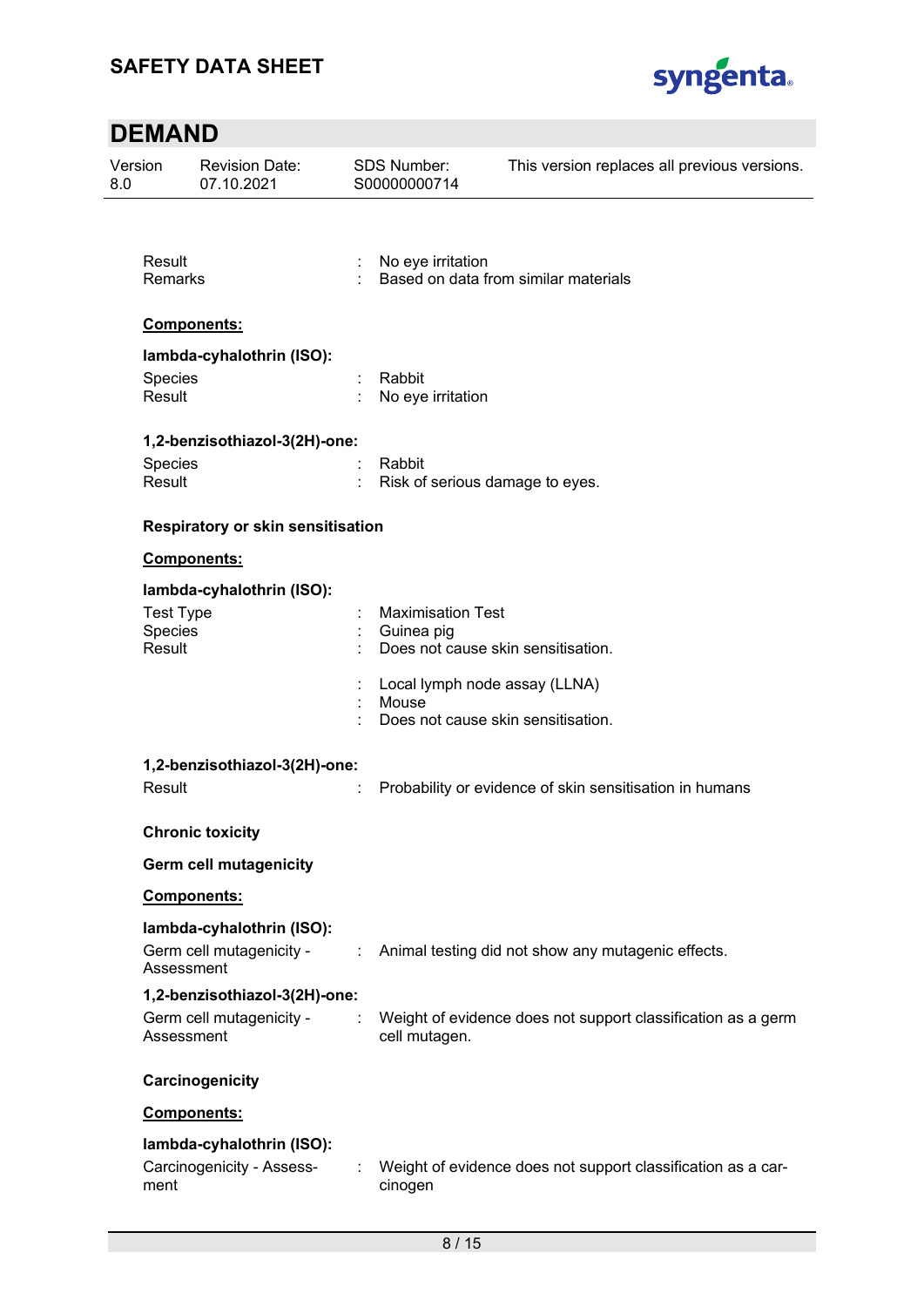

| 8.0 | Version            | <b>Revision Date:</b><br>07.10.2021           | <b>SDS Number:</b><br>S00000000714 | This version replaces all previous versions.                                                                                    |
|-----|--------------------|-----------------------------------------------|------------------------------------|---------------------------------------------------------------------------------------------------------------------------------|
|     |                    |                                               |                                    |                                                                                                                                 |
|     |                    | <b>Reproductive toxicity</b>                  |                                    |                                                                                                                                 |
|     |                    | Components:                                   |                                    |                                                                                                                                 |
|     |                    | lambda-cyhalothrin (ISO):                     |                                    |                                                                                                                                 |
|     | sessment           | Reproductive toxicity - As-                   | ductive toxicity                   | Weight of evidence does not support classification for repro-                                                                   |
|     |                    | <b>STOT - single exposure</b>                 |                                    |                                                                                                                                 |
|     |                    | Components:                                   |                                    |                                                                                                                                 |
|     |                    | lambda-cyhalothrin (ISO):                     |                                    |                                                                                                                                 |
|     | Assessment         |                                               | organ toxicant, single exposure.   | The substance or mixture is not classified as specific target                                                                   |
|     |                    |                                               |                                    | Solvent naphtha (petroleum), light arom.; Low boiling point naphtha -unspecified:                                               |
|     | Assessment         |                                               | irritation.                        | The substance or mixture is classified as specific target organ<br>toxicant, single exposure, category 3 with respiratory tract |
|     |                    |                                               |                                    | The substance or mixture is classified as specific target organ<br>toxicant, single exposure, category 3 with narcotic effects. |
|     |                    | <b>STOT - repeated exposure</b>               |                                    |                                                                                                                                 |
|     |                    | Components:                                   |                                    |                                                                                                                                 |
|     |                    | lambda-cyhalothrin (ISO):                     |                                    |                                                                                                                                 |
|     | Assessment         |                                               |                                    | The substance or mixture is not classified as specific target<br>organ toxicant, repeated exposure.                             |
|     |                    | <b>Aspiration toxicity</b>                    |                                    |                                                                                                                                 |
|     |                    | Components:                                   |                                    |                                                                                                                                 |
|     |                    | May be fatal if swallowed and enters airways. |                                    | Solvent naphtha (petroleum), light arom.; Low boiling point naphtha -unspecified:                                               |
|     |                    | <b>SECTION 12. ECOLOGICAL INFORMATION</b>     |                                    |                                                                                                                                 |
|     | <b>Ecotoxicity</b> |                                               |                                    |                                                                                                                                 |
|     |                    | <b>Components:</b>                            |                                    |                                                                                                                                 |
|     |                    | lambda-cyhalothrin (ISO):                     |                                    |                                                                                                                                 |
|     |                    | Toxicity to fish                              | Exposure time: 96 h                | LC50 (Leuciscus idus (Golden orfe)): 0.000078 mg/l                                                                              |
|     |                    |                                               | Exposure time: 96 h                | LC50 (Ictalurus punctatus (channel catfish)): 0.00016 mg/l                                                                      |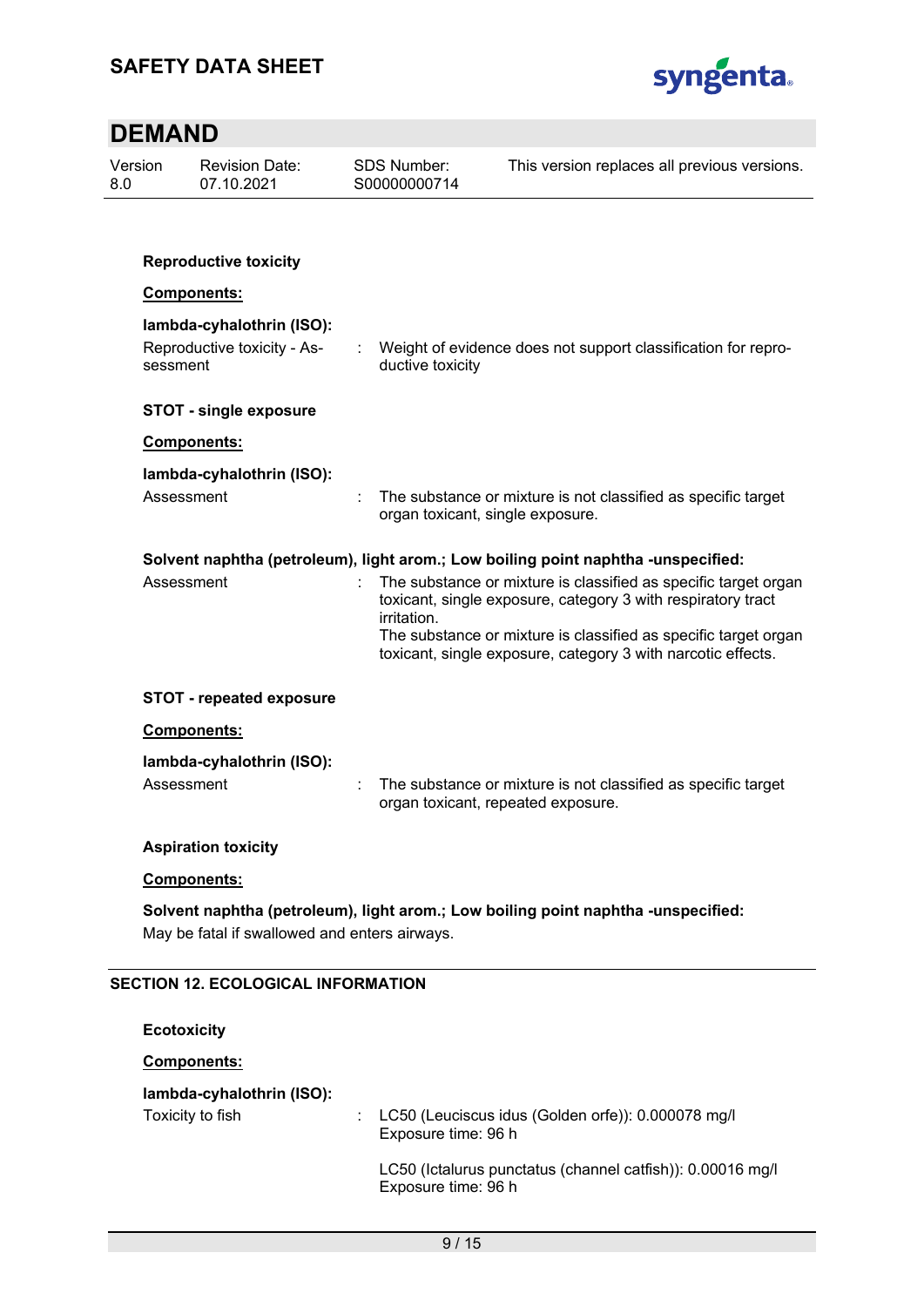## **SAFETY DATA SHEET**



| Version<br>8.0 |              | <b>Revision Date:</b><br>07.10.2021                              |      | SDS Number:<br>S00000000714                           | This version replaces all previous versions.                                      |
|----------------|--------------|------------------------------------------------------------------|------|-------------------------------------------------------|-----------------------------------------------------------------------------------|
|                |              |                                                                  |      |                                                       |                                                                                   |
|                |              | aquatic invertebrates                                            |      | Exposure time: 48 h                                   | Toxicity to daphnia and other : EC50 (Daphnia magna (Water flea)): 0.00036 mg/l   |
|                |              |                                                                  |      | Exposure time: 48 h                                   | LC50 (Americamysis): 0.000007 mg/l                                                |
|                |              |                                                                  |      | Exposure time: 48 h                                   | EC50 (Hyalella azteca (Amphipod)): 0.000002 mg/l                                  |
|                | plants       | Toxicity to algae/aquatic                                        |      | $0.31$ mg/l<br>Exposure time: 96 h                    | ErC50 (Raphidocelis subcapitata (freshwater green alga)): >                       |
|                | icity)       | M-Factor (Acute aquatic tox-                                     | - 11 | 100,000                                               |                                                                                   |
|                | icity)       | Toxicity to fish (Chronic tox-                                   |      | mg/l<br>Exposure time: 300 d                          | NOEC (Pimephales promelas (fathead minnow)): 0.000031                             |
|                | ic toxicity) | Toxicity to daphnia and other :<br>aquatic invertebrates (Chron- |      | Exposure time: 21 d                                   | NOEC (Daphnia magna (Water flea)): 0.000002 mg/l                                  |
|                |              |                                                                  |      | Exposure time: 28 d                                   | NOEC (Americamysis): 0.00022 µg/l                                                 |
|                |              | M-Factor (Chronic aquatic                                        | ÷    | 100,000                                               |                                                                                   |
|                | toxicity)    | Toxicity to microorganisms                                       |      | Exposure time: 3 h                                    | EC50 (activated sludge): > 100 mg/l                                               |
|                |              |                                                                  |      |                                                       | Solvent naphtha (petroleum), light arom.; Low boiling point naphtha -unspecified: |
|                |              | Toxicity to fish                                                 |      | Exposure time: 96 h                                   | LL50 (Oncorhynchus mykiss (rainbow trout)): 9.2 mg/l                              |
|                |              | Toxicity to daphnia and other :<br>aquatic invertebrates         |      | Exposure time: 48 h                                   | EL50 (Daphnia magna (Water flea)): 3.2 mg/l                                       |
|                | plants       | Toxicity to algae/aquatic                                        |      | $-2.9$ mg/l<br>Exposure time: 72 h                    | ErC50 (Raphidocelis subcapitata (freshwater green alga)): 2.6                     |
|                |              |                                                                  |      | mg/l<br>End point: Growth rate<br>Exposure time: 72 h | NOEC (Raphidocelis subcapitata (freshwater green alga)): 1                        |
|                | icity)       | Toxicity to fish (Chronic tox-                                   |      | Exposure time: 28 d                                   | NOEC (Oncorhynchus mykiss (rainbow trout)): 1.23 mg/l                             |
|                | ic toxicity) | Toxicity to daphnia and other :<br>aquatic invertebrates (Chron- |      | Exposure time: 28 d                                   | NOEC (Daphnia magna (Water flea)): 2.14 mg/l                                      |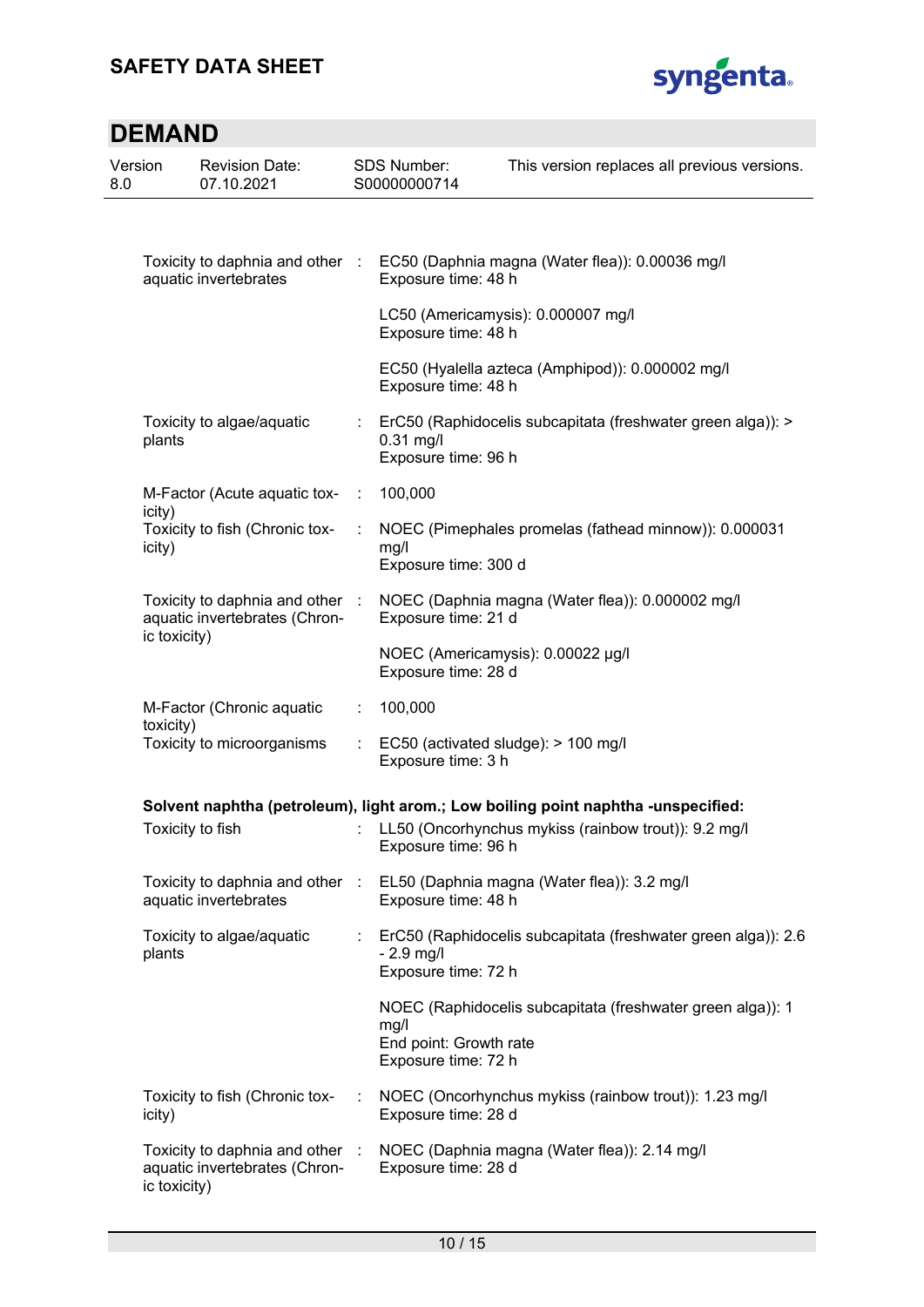

| Version<br>8.0 | <b>Revision Date:</b><br>07.10.2021                                            |    | <b>SDS Number:</b><br>S00000000714                           | This version replaces all previous versions.                                      |
|----------------|--------------------------------------------------------------------------------|----|--------------------------------------------------------------|-----------------------------------------------------------------------------------|
|                |                                                                                |    |                                                              |                                                                                   |
|                | <b>Ecotoxicology Assessment</b><br>Chronic aquatic toxicity                    | ÷  |                                                              | Toxic to aquatic life with long lasting effects.                                  |
|                | 1,2-benzisothiazol-3(2H)-one:<br>Toxicity to fish                              |    | Exposure time: 96 h                                          | LC50 (Oncorhynchus mykiss (rainbow trout)): 2.18 mg/l                             |
|                | Toxicity to daphnia and other :<br>aquatic invertebrates                       |    | Exposure time: 48 h                                          | EC50 (Daphnia magna (Water flea)): 2.94 mg/l                                      |
|                | Toxicity to algae/aquatic<br>plants                                            |    | $0.15$ mg/l<br>Exposure time: 72 h                           | ErC50 (Raphidocelis subcapitata (freshwater green alga)):                         |
|                |                                                                                |    | $0.04$ mg/l<br>End point: Growth rate<br>Exposure time: 72 h | EC10 (Raphidocelis subcapitata (freshwater green alga)):                          |
|                | Toxicity to fish (Chronic tox-<br>icity)                                       |    | Exposure time: 28 d                                          | NOEC (Oncorhynchus mykiss (rainbow trout)): 0.3 mg/l                              |
|                | Toxicity to daphnia and other<br>aquatic invertebrates (Chron-<br>ic toxicity) |    | NOEC (Daphnia (water flea)): 1.7 mg/l<br>Exposure time: 21 d |                                                                                   |
|                | <b>Persistence and degradability</b>                                           |    |                                                              |                                                                                   |
|                | Components:                                                                    |    |                                                              |                                                                                   |
|                | lambda-cyhalothrin (ISO):<br>Biodegradability                                  |    | Result: Not readily biodegradable.                           |                                                                                   |
|                | Stability in water                                                             |    | Degradation half life (DT50): 7 d                            | Remarks: Product is not persistent.                                               |
|                |                                                                                |    |                                                              | Solvent naphtha (petroleum), light arom.; Low boiling point naphtha -unspecified: |
|                | Biodegradability                                                               | t. | Result: Readily biodegradable.                               |                                                                                   |
|                | 1,2-benzisothiazol-3(2H)-one:<br>Biodegradability                              |    | Result: rapidly degradable                                   |                                                                                   |
|                | <b>Bioaccumulative potential</b>                                               |    |                                                              |                                                                                   |
|                | Components:                                                                    |    |                                                              |                                                                                   |
|                | lambda-cyhalothrin (ISO):<br>Bioaccumulation                                   |    | Remarks: Bioaccumulates                                      |                                                                                   |
|                | 1,2-benzisothiazol-3(2H)-one:<br>Bioaccumulation                               |    |                                                              | Remarks: Bioaccumulation is unlikely.                                             |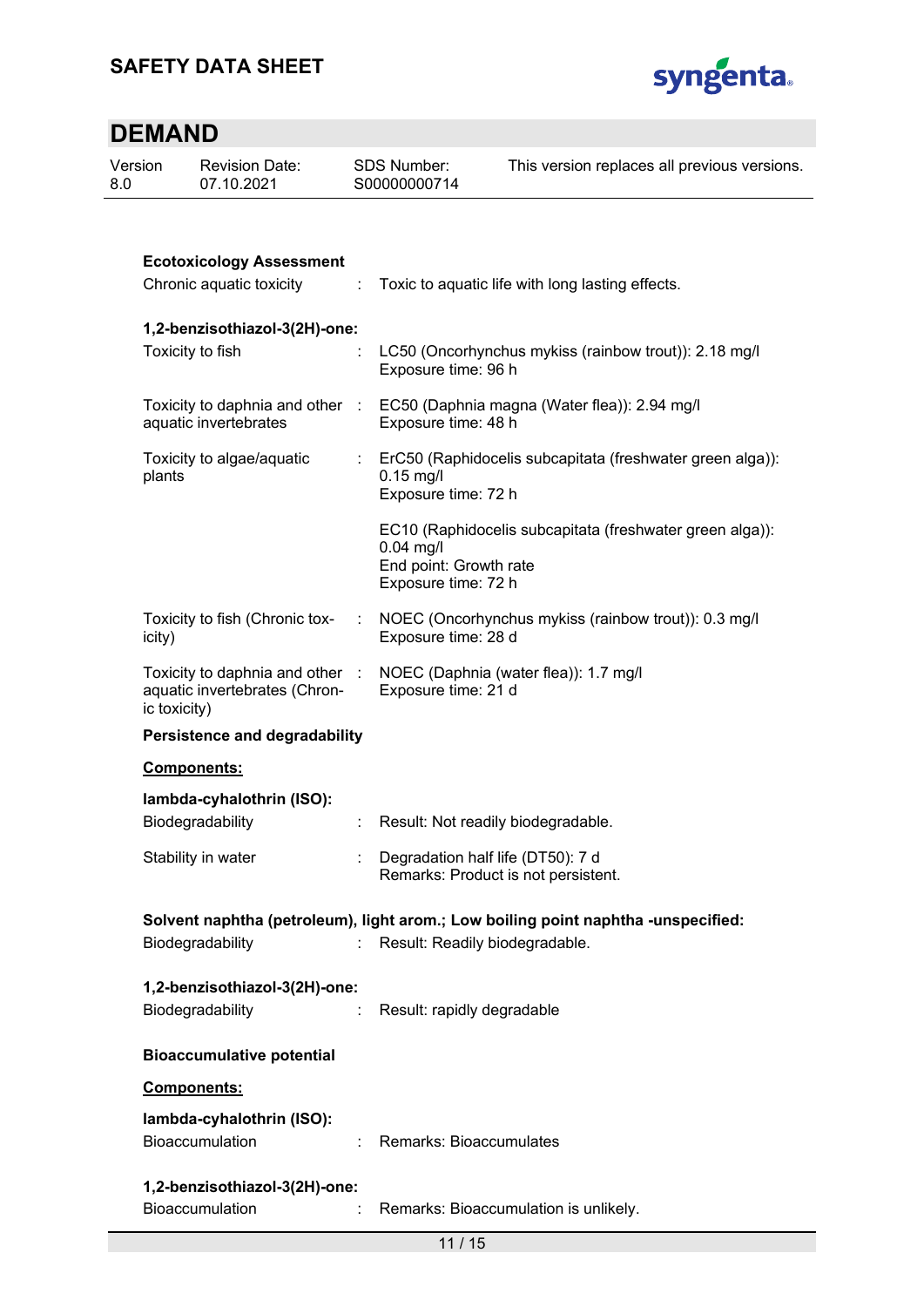

| Version<br>8.0 |                                                                                   | <b>Revision Date:</b><br>07.10.2021                                     |  | <b>SDS Number:</b><br>S00000000714 | This version replaces all previous versions.                                                                                                                                        |  |  |  |
|----------------|-----------------------------------------------------------------------------------|-------------------------------------------------------------------------|--|------------------------------------|-------------------------------------------------------------------------------------------------------------------------------------------------------------------------------------|--|--|--|
|                |                                                                                   |                                                                         |  |                                    |                                                                                                                                                                                     |  |  |  |
|                |                                                                                   | <b>Mobility in soil</b>                                                 |  |                                    |                                                                                                                                                                                     |  |  |  |
|                | Components:                                                                       |                                                                         |  |                                    |                                                                                                                                                                                     |  |  |  |
|                | lambda-cyhalothrin (ISO):                                                         |                                                                         |  |                                    |                                                                                                                                                                                     |  |  |  |
|                |                                                                                   | Distribution among environ-<br>mental compartments<br>Stability in soil |  | Remarks: immobile                  |                                                                                                                                                                                     |  |  |  |
|                |                                                                                   |                                                                         |  | Dissipation time: 56 d             | Percentage dissipation: 50 % (DT50)<br>Remarks: Product is not persistent.                                                                                                          |  |  |  |
|                |                                                                                   | <b>Other adverse effects</b>                                            |  |                                    |                                                                                                                                                                                     |  |  |  |
|                |                                                                                   | Components:                                                             |  |                                    |                                                                                                                                                                                     |  |  |  |
|                | assessment                                                                        | lambda-cyhalothrin (ISO):<br>Results of PBT and vPvB                    |  |                                    | This substance is not considered to be persistent, bioaccumu-<br>lating and toxic (PBT). This substance is not considered to be<br>very persistent and very bioaccumulating (vPvB). |  |  |  |
|                | Solvent naphtha (petroleum), light arom.; Low boiling point naphtha -unspecified: |                                                                         |  |                                    |                                                                                                                                                                                     |  |  |  |
|                | assessment                                                                        | Results of PBT and vPvB                                                 |  |                                    | This substance is not considered to be persistent, bioaccumu-<br>lating and toxic (PBT). This substance is not considered to be<br>very persistent and very bioaccumulating (vPvB). |  |  |  |
|                |                                                                                   | 1,2-benzisothiazol-3(2H)-one:                                           |  |                                    |                                                                                                                                                                                     |  |  |  |
|                | assessment                                                                        | Results of PBT and vPvB                                                 |  |                                    | This substance is not considered to be persistent, bioaccumu-<br>lating and toxic (PBT). This substance is not considered to be<br>very persistent and very bioaccumulating (vPvB). |  |  |  |
|                | <b>SECTION 13. DISPOSAL CONSIDERATIONS</b>                                        |                                                                         |  |                                    |                                                                                                                                                                                     |  |  |  |

| <b>Disposal methods</b> |                                                                                                                                                                                                                                                                                                                                                                                                                                                                                                                |  |
|-------------------------|----------------------------------------------------------------------------------------------------------------------------------------------------------------------------------------------------------------------------------------------------------------------------------------------------------------------------------------------------------------------------------------------------------------------------------------------------------------------------------------------------------------|--|
| Waste from residues     | Do not contaminate ponds, waterways or ditches with chemi-<br>cal or used container.<br>Do not dispose of waste into sewer.<br>Where possible recycling is preferred to disposal or incinera-<br>tion.<br>If recycling is not practicable, dispose of in compliance with                                                                                                                                                                                                                                       |  |
|                         | local regulations.                                                                                                                                                                                                                                                                                                                                                                                                                                                                                             |  |
| Contaminated packaging  | : Non-returnable containers:<br>Triple rinse containers.<br>Add rinsings to spray tank<br>If recycling, replace cap and return clean containers to recy-<br>cler or designated collection point. Containers marked with the<br>drumMUSTER container logo can be taken to a drumMUS-<br>TER collection site (02 6206 6868, www.drummuster.org.au).<br>Empty containers can be landfilled, when in accordance with<br>the local regulations.<br>If no landfill is available, bury the containers below 500 mm in |  |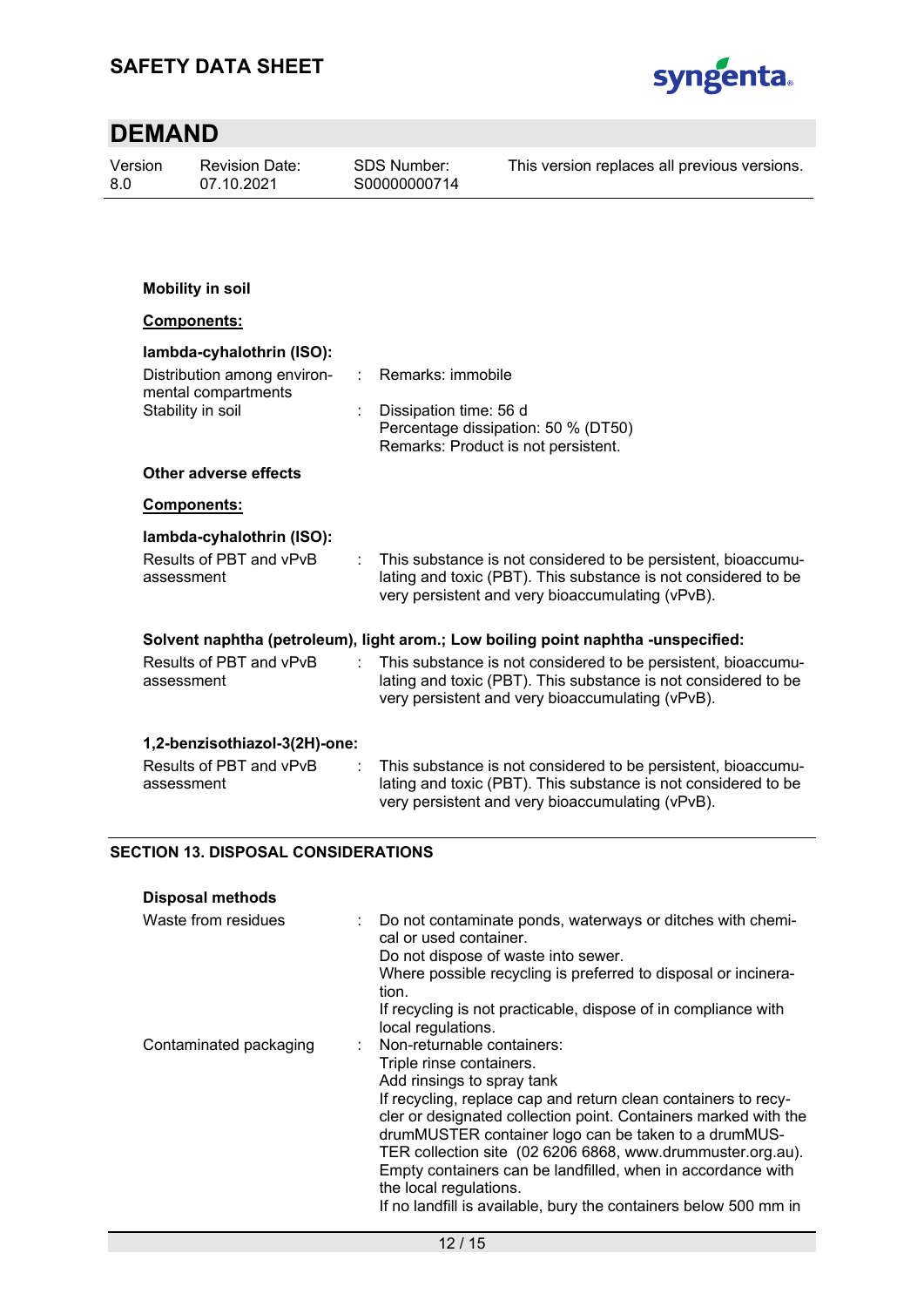

| Version | Revisi |
|---------|--------|
| 8.0     | 07.10  |

ion Date: 07.10.2021

a disposal pit specifically marked and set up for this purpose clear of waterways, desirable vegetation and tree roots. Empty containers and product should not be burnt. Returnable containers: Empty contents fully into application equipment. Close all valves and return to point of supply for refill or storage.

### **SECTION 14. TRANSPORT INFORMATION**

#### **International Regulations**

| <b>UNRTDG</b><br>UN number<br>Proper shipping name                          |   | <b>UN 3082</b><br>: ENVIRONMENTALLY HAZARDOUS SUBSTANCE, LIQUID,<br>N.O.S.                                           |
|-----------------------------------------------------------------------------|---|----------------------------------------------------------------------------------------------------------------------|
| Class<br>Packing group<br>Labels                                            |   | (LAMBDA-CYHALOTHRIN AND SOLVENT NAPHTHA)<br>9<br>$\mathbf{III}$<br>9                                                 |
| <b>IATA-DGR</b><br>UN/ID No.<br>Proper shipping name                        | ÷ | <b>UN 3082</b><br>Environmentally hazardous substance, liquid, n.o.s.<br>(LAMBDA-CYHALOTHRIN AND SOLVENT NAPHTHA)    |
| Class<br>Packing group<br>Labels<br>Packing instruction (cargo<br>aircraft) |   | 9<br>$\mathbf{III}$<br>Miscellaneous<br>964                                                                          |
| Packing instruction (passen-<br>ger aircraft)<br>Environmentally hazardous  |   | 964<br>ves                                                                                                           |
| <b>IMDG-Code</b><br>UN number<br>Proper shipping name                       |   | <b>UN 3082</b><br>ENVIRONMENTALLY HAZARDOUS SUBSTANCE, LIQUID,<br>N.O.S.<br>(LAMBDA-CYHALOTHRIN AND SOLVENT NAPHTHA) |
| Class<br>Packing group<br>Labels<br>EmS Code<br>Marine pollutant            |   | 9<br>Ш<br>9<br>$F-A, S-F$<br>yes                                                                                     |

### **Transport in bulk according to Annex II of MARPOL 73/78 and the IBC Code**

Not applicable for product as supplied.

#### **National Regulations**

| <b>ADG</b>           |     |                                                          |
|----------------------|-----|----------------------------------------------------------|
| UN number            |     | UN 3082                                                  |
| Proper shipping name |     | : ENVIRONMENTALLY HAZARDOUS SUBSTANCE, LIQUID,<br>N.O.S. |
|                      |     | (LAMBDA-CYHALOTHRIN AND SOLVENT NAPHTHA)                 |
| Class                | : 9 |                                                          |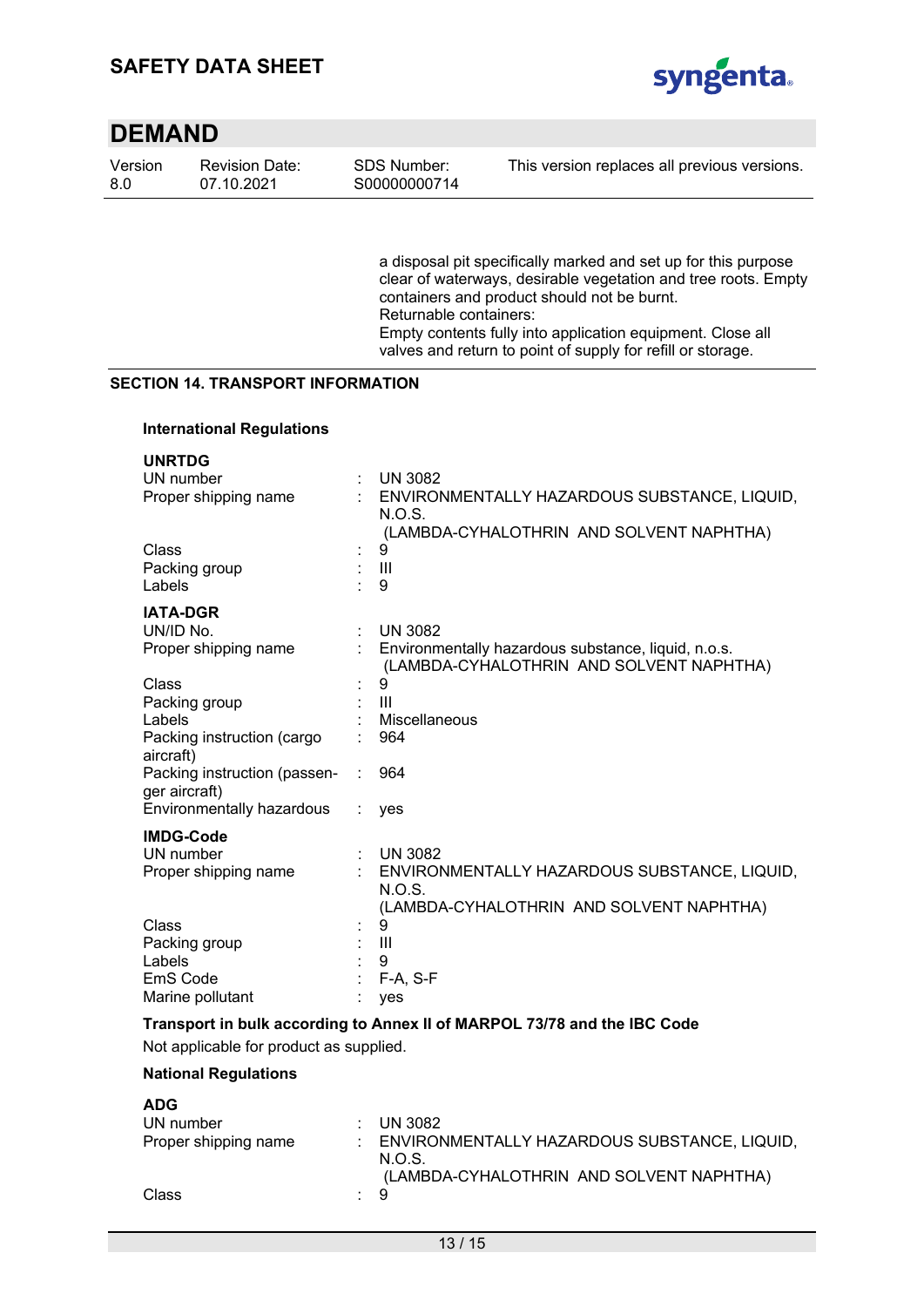

| Version | <b>Revision Date:</b> | SDS Number:  | This version replaces all previous versions. |
|---------|-----------------------|--------------|----------------------------------------------|
| -8.0    | 07.10.2021            | S00000000714 |                                              |
|         |                       |              |                                              |

| Packing group<br>Labels<br>Hazchem Code<br><b>Remarks</b> | : III<br>- 9<br>$\cdot$ 3Z<br>Environmentally Hazardous Substances meeting the descrip-<br>tions of UN 3077 or UN 3082 are not subject to the Australian<br>Code for the Transport of Dangerous Goods (ADG). This ap-<br>plies when transported by road or rail in packagings that do |
|-----------------------------------------------------------|---------------------------------------------------------------------------------------------------------------------------------------------------------------------------------------------------------------------------------------------------------------------------------------|
|                                                           | not incorporate a receptacle exceeding 500 kg(L) or IBCs per<br>ADG Special Provision AU01.                                                                                                                                                                                           |

#### **Special precautions for user**

The transport classification(s) provided herein are for informational purposes only, and solely based upon the properties of the unpackaged material as it is described within this Safety Data Sheet. Transportation classifications may vary by mode of transportation, package sizes, and variations in regional or country regulations.

### **SECTION 15. REGULATORY INFORMATION**

### **Safety, health and environmental regulations/legislation specific for the substance or mixture**

Standard for the Uniform Scheduling of Medicines and Poisons : Schedule 5

Prohibition/Licensing Requirements : There is no applicable prohibition, authorisation and restricted use requirements, including for carcinogens referred to in Schedule 10 of the model WHS Act and Regulations.

Product Registration Number : APVMA Approval No. 47196

### **SECTION 16. OTHER INFORMATION**

Revision Date : 07.10.2021 Items where changes have been made to the previous version are highlighted in the body of this document by two vertical lines.

Date format : dd.mm.yyyy

### **Full text of other abbreviations**

AIIC - Australian Inventory of Industrial Chemicals; ANTT - National Agency for Transport by Land of Brazil; ASTM - American Society for the Testing of Materials; bw - Body weight; CMR - Carcinogen, Mutagen or Reproductive Toxicant; DIN - Standard of the German Institute for Standardisation; DSL - Domestic Substances List (Canada); ECx - Concentration associated with x% response; ELx - Loading rate associated with x% response; EmS - Emergency Schedule; ENCS - Existing and New Chemical Substances (Japan); ErCx - Concentration associated with x% growth rate response; ERG - Emergency Response Guide; GHS - Globally Harmonized System; GLP - Good Laboratory Practice; IARC - International Agency for Research on Cancer; IATA - International Air Transport Association; IBC - International Code for the Construction and